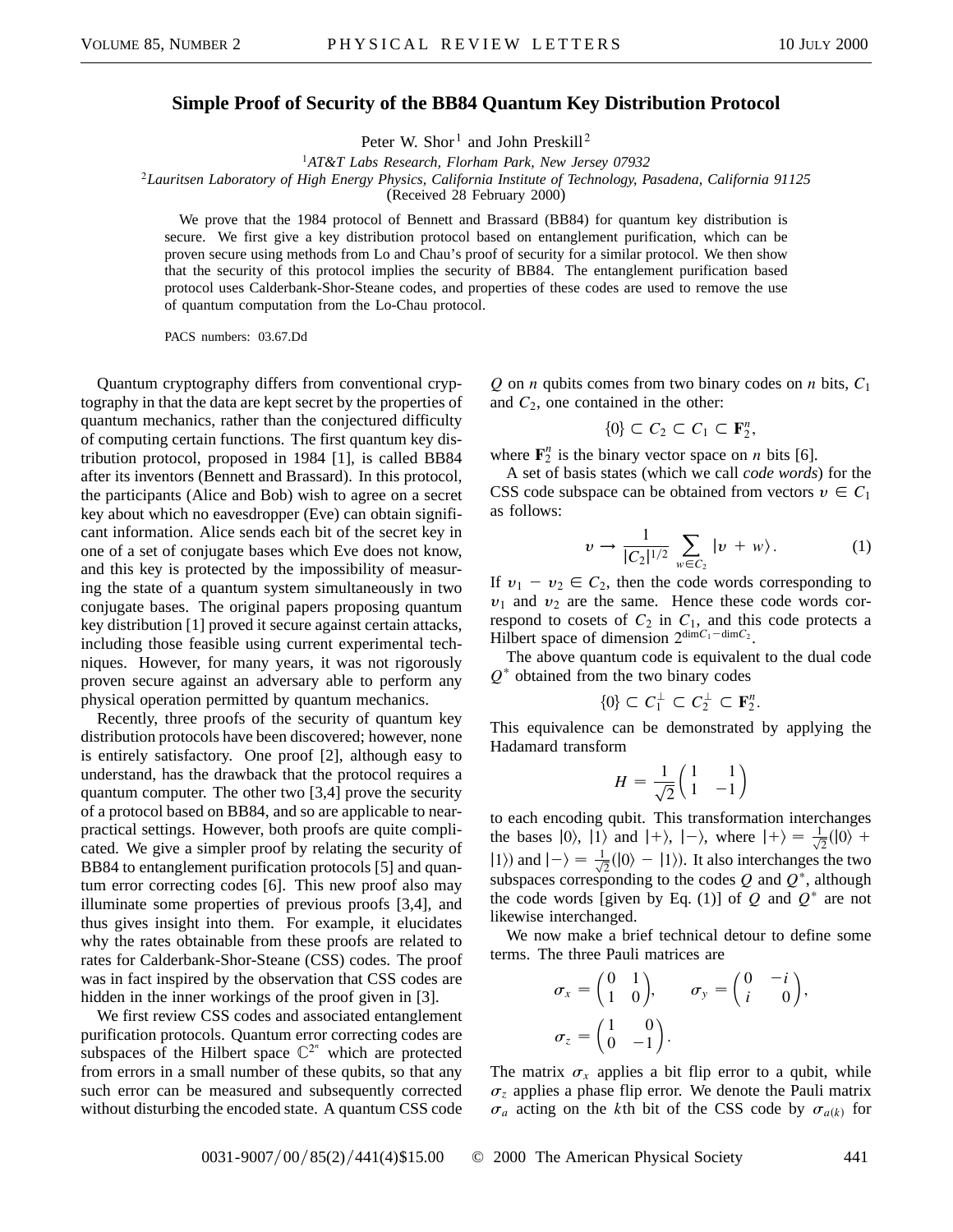$a \in \{x, y, z\}$ . For a binary vector *s*, we let

$$
\sigma_a^{[s]} = \sigma_{a(1)}^{s_1} \otimes \sigma_{a(2)}^{s_2} \otimes \sigma_{a(3)}^{s_3} \otimes \cdots \otimes \sigma_{a(n)}^{s_n},
$$

where  $\sigma_a^0$  is the identity matrix and  $s_i$  is the *i*th bit of *s*. The matrices  $\sigma_x^{[s]}$  ( $\sigma_z^{[s]}$ ) have all eigenvalues  $\pm 1$ .

In a classical error correcting code, correction proceeds by measuring the syndrome, which is done as follows. A *parity check* matrix *H* of a code *C* is a basis of the dual vector space  $C^{\perp}$ . Suppose that we transmit a code word v, which acquires errors to become  $w = v + \epsilon$ . The *k*th row  $r_k$  of the matrix *H* determines the *k*th bit of the syndrome for *w*, namely,  $r_k \cdot w$  (mod2). The full syndrome is thus *Hw*. If the syndrome is 0, then  $w \in C$ . Otherwise, the most likely value of the error  $\epsilon$  can be calculated from the syndrome [7]. In our quantum CSS code, we need to correct both bit and phase errors. Let  $H_1$  be a parity check matrix for the code  $C_1$ , and  $H_2$  one for the code  $C_2^{\perp}$ . To calculate the syndrome for bit flips, we measure the eigenvalue of  $\sigma_{\tau}^{[r]}$  for each row  $r \in H_1$  (-1's and 1's of the eigenvalue correspond to 1's and 0's of the syndrome). To calculate the syndrome for phase flips, we measure the eigenvalue of  $\sigma_x^{[r]}$  for each row  $r \in H_2$ . This lets us correct both bit and phase flips, and if we can correct up to *t* of each of these types of errors, we can also correct arbitrary errors on up to *t* qubits [6].

The useful property of CSS codes for demonstrating the security of BB84 is that the error correction for the phases is decoupled from that for the bit values, as shown above. General quantum stabilizer codes can similarly be turned into key distribution protocols, but these appear to require a quantum computer to implement.

If one requires that a CSS code corrects all errors on at most  $t = \delta n$  qubits, the best codes that we know exist satisfy the quantum Gilbert-Varshamov bound. As the block length *n* goes to infinity, these codes asymptotically protect against  $\delta n$  bit errors and  $\delta n$  phase errors, and encode  $[1 - 2H(2\delta)]n$  qubits, where *H* is the binary Shannon entropy  $H(p) = -p \log_2(p) - p$  $(1 - p) \log_2(1 - p)$ . In practice, it is better to require only that random errors are corrected with high probability. In this case, codes exist that correct  $\delta n$  random phase errors and  $\delta n$  random bit errors, and which encode  $1 - 2H(\delta)$  |*n* qubits.

We also need a description of the Bell basis. These are the four maximally entangled states:

$$
\Psi^{\pm} = \frac{1}{\sqrt{2}} (|01\rangle \pm |10\rangle), \qquad \Phi^{\pm} = \frac{1}{\sqrt{2}} (|00\rangle \pm |11\rangle),
$$

which form an orthogonal basis for the quantum state space of two qubits.

Finally, we introduce a class of quantum error correcting codes equivalent to *Q*, and parametrized by two *n*-bit binary vectors  $x$  and  $z$ . Suppose that  $Q$  is determined as above by  $C_1$  and  $C_2$ . Then  $Q_{x,z}$  has basis vectors indexed by cosets of  $C_2$  in  $C_1$ , and for  $v \in C_1$ , the corresponding code word is

$$
v \to \frac{1}{|C_2|^{1/2}} \sum_{w \in C_2} (-1)^{z \cdot w} |x + v + w\rangle.
$$
 (2)

Quantum error correcting codes and entanglement purification protocols are closely connected [5]; we now describe the entanglement purification protocol corresponding to the CSS code *Q*. For now, we assume that the codes  $C_1$  and  $C_2^{\perp}$  correct up to *t* errors and that *Q* encodes *m* qubits in *n* qubits. Suppose Alice and Bob share *n* pairs of qubits in a state close to  $(\Phi^+)^{\otimes n}$ . For the entanglement purification protocol, Alice and Bob separately measure the eigenvalues of  $\sigma_z^{[r]}$  for each row  $r \in H_1$  and  $\sigma_x^{[r']}$  for each row  $r' \in H_2$ . Note that for these measurements to be performable simultaneously, they must all commute;  $\sigma_z^{[r]}$  and  $\sigma_x^{[r']}$  commute because the vector spaces  $C_1^{\perp}$  and  $C_2$  are orthogonal.

If Alice and Bob start with *n* perfect EPR pairs, measuring  $\sigma_z^{[r]}$  for  $r \in H_1$  and  $\sigma_x^{[r']}$  for  $r' \in H_2$  projects each of their states onto the code subspace  $Q_{x,z}$ , where *x* and *z* are any binary vectors with  $H_1x$  and  $H_2z$  equal to the measured bit and phase syndromes, respectively. After projection, the state is  $(\Phi^+)^{\otimes m}$  encoded by  $Q_{x,z}$ .

Now, suppose that Alice and Bob start with a state close to  $(\Phi^+)^{\otimes n}$ . To be specific, suppose that all their EPR pairs are in the Bell basis, with *t* or fewer bit flips ( $\Psi$ <sup>+</sup> or  $\Psi$ <sup>-</sup> pairs) and *t* or fewer phase flips ( $\Phi^-$  or  $\Psi^-$  pairs). If Alice and Bob compare their measurements of  $\sigma_z^{[r]}(\sigma_x^{[r]})$ , the rows *r* for which these measurements disagree give the bits which are 1 in the bit (phase) syndromes. From these syndromes, Alice and Bob can compute the locations of the bit and the phase flips, can correct these errors, and can then decode  $Q_{x,z}$  to obtain *m* perfect EPR pairs.

We will show that the following is a secure quantum key distribution protocol.

*Protocol 1: Modified Lo-Chau.*—(1) Alice creates 2*n* EPR pairs in the state  $(\Phi^+)^{\otimes 2n}$ . (2) Alice selects a random 2*n*-bit string *b*, and performs a Hadamard transform on the second half of each EPR pair for which *b* is 1. (3) Alice sends the second half of each EPR pair to Bob. (4) Bob receives the qubits and publicly announces this fact. (5) Alice selects *n* of the 2*n* encoded EPR pairs to serve as check bits to test for Eve's interference. (6) Alice announces the bit string *b*, and which *n* EPR pairs are to be check bits. (7) Bob performs Hadamards on the qubits where *b* is 1. (8) Alice and Bob each measure their halves of the *n* check EPR pairs in the  $|0\rangle$ ,  $|1\rangle$  basis and share the results. If too many of these measurements disagree, they abort the protocol. (9) Alice and Bob make the measurements on their code qubits of  $\sigma_z^{[r]}$  for each row  $r \in H_1$ and  $\sigma_{r}^{[r]}$  for each row  $r \in H_2$ . Alice and Bob share the results, compute the syndromes for bit and phase flips, and then transform their state so as to obtain *m* nearly perfect EPR pairs. (10) Alice and Bob measure the EPR pairs in the  $|0\rangle$ ,  $|1\rangle$  basis to obtain a shared secret key.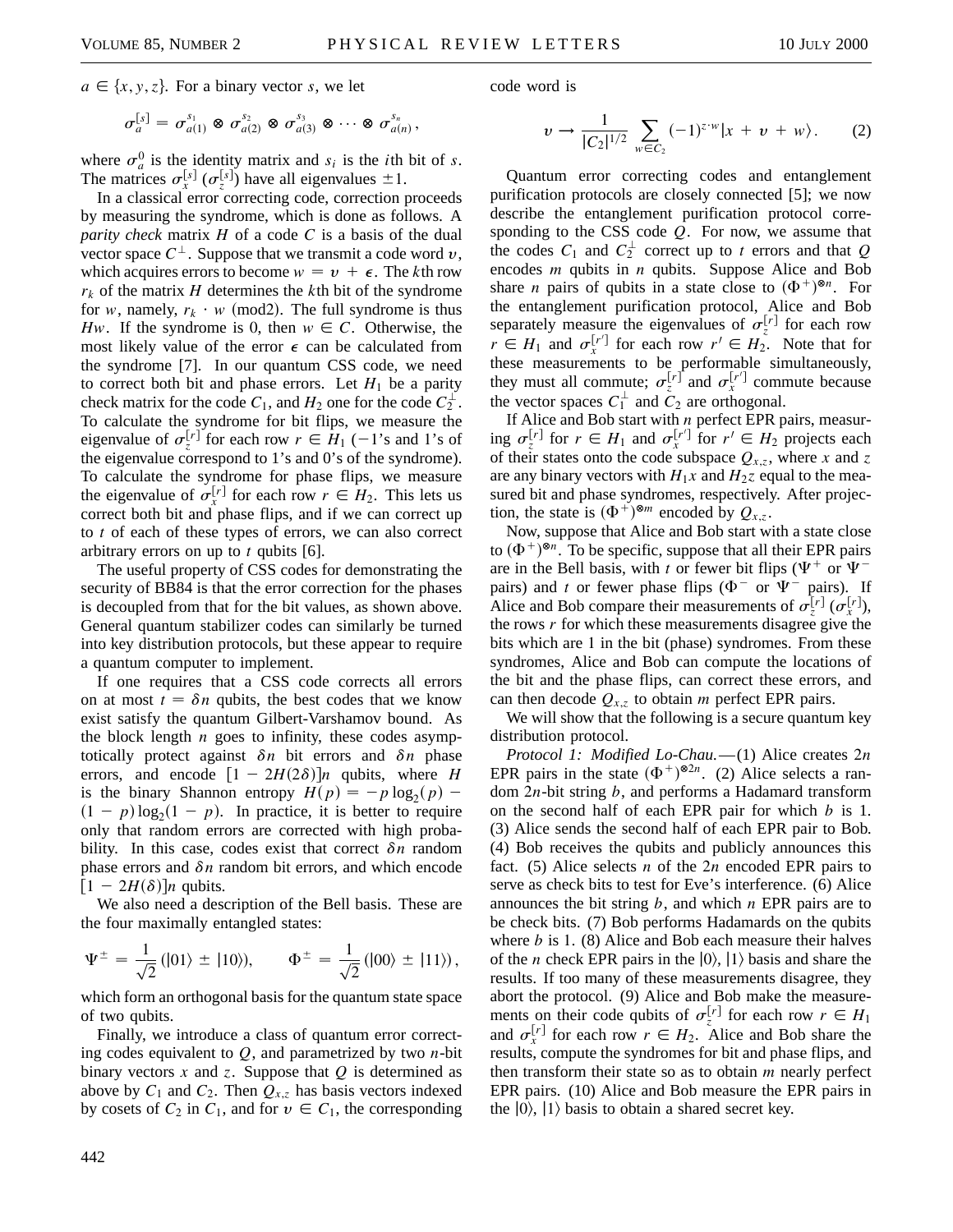We now show that this protocol works. Namely, we show that the probability is exponentially small that Alice and Bob agree on a key about which Eve can obtain more than an exponentially small amount of information. We need a result of Lo and Chau [2] that if Alice and Bob share a state having fidelity  $1 - 2^{-s}$  with  $(\Phi^+)^{\otimes m}$ , then Eve's mutual information with the key is at most  $2^{-c} + 2^{O(-2s)}$ where  $c = s - \log_2(2m + s + 1/\log_e 2)$ .

For the proof, we use an argument based on one from Lo and Chau [2]. Let us calculate the probability that the test on the check bits succeeds while the entanglement purification on the code bits fails. We do this by considering the measurement that projects each of the EPR pairs onto the Bell basis.

We first consider the check bits. Note that for the EPR pairs where  $b = 1$ , Alice and Bob are effectively measuring them in the  $|+\rangle$ ,  $|-\rangle$  basis rather than the  $|0\rangle$ ,  $|1\rangle$  basis. Now, observe that

$$
|\Psi^+\rangle\langle\Psi^+| + |\Psi^-\rangle\langle\Psi^-| = |01\rangle\langle01| + |10\rangle\langle10|,
$$
  

$$
|\Phi^-\rangle\langle\Phi^-| + |\Psi^-\rangle\langle\Psi^-| = |+-\rangle\langle+-| + |-+\rangle\langle-+|.
$$

These relations show that the rates of bit flip errors and of phase flip errors that Alice and Bob estimate from their measurements on check bits are the same as they would have estimated using the Bell basis measurement.

We next consider the measurements on the code bits. We want to show that the purification protocol applied to *n* pairs produces a state that is close to the encoded  $(\Phi^+)^{\otimes m}$ . The purification protocol succeeds perfectly acting on the space spanned by Bell pairs that differ from  $(\Phi^+)^{\otimes n}$  by *t* or fewer bit flip errors and by *t* or fewer phase flips errors. Let  $\Pi$  denote the projection onto this space. Then if the protocol is applied to an initial density operator  $\rho$  of the *n* pairs, it can be shown that the final density operator  $\rho'$ approximates  $(\Phi^+)^{\otimes m}$  with fidelity

$$
F \equiv \langle (\Phi^+)^{\otimes m} | \rho' | (\Phi^+)^{\otimes m} \rangle \ge \text{tr}(\Pi \rho). \tag{3}
$$

Hence the fidelity is at least as large as the probability that *t* or fewer bit flip errors and *t* or fewer phase flip errors would have been found, if the Bell measurement had been performed on all *n* pairs.

Now, when Eve has access to the qubits, she does not yet know which qubits are check qubits and which are code qubits, so she cannot treat them differently. The check qubits that Alice and Bob measure thus behave like a classical random sample of the qubits. We are then able to use the measured error rates in a classical probability estimate; we find that probability of obtaining more than  $\delta$ *n* bit (phase) errors on the code bits and fewer than  $\delta$ 

 $\epsilon$ *n* errors on the check bits is asymptotically less than  $\exp[-\frac{1}{4}\epsilon^2 n/(\delta - \delta^2)]$ . We conclude that if Alice and Bob have greater than an exponentially small probability of passing the test, then the fidelity of Alice and Bob's state with  $(\Phi^+)^{\otimes m}$  is exponentially close to 1.

We now show how to turn this Lo-Chau–type protocol into a quantum error correcting code protocol. Observe first that it does not matter whether Alice measures her check bits before or after she transmits half of each EPR pair to Bob, and similarly that it does not matter whether she measures the syndrome before or after this transmission. If she measures the check bits first, this is the same as choosing a random one of  $|0\rangle$ ,  $|1\rangle$ . If she also measures the syndrome first, this is equivalent to transmitting *m* halves of EPR pairs encoded by the CSS code  $Q_{x,z}$  for two random vectors  $x, z \in \mathbf{F}_2^n$ . The vector *x* is determined by the syndrome measurements  $\sigma_{\tau}^{[r]}$  for rows  $r \in H_1$ , and similarly for *z*. Alice can also measure her half of the encoded EPR pairs before or after transmission. If she measures them first, this is the same as choosing a random key *k* and encoding *k* using  $Q_{x,z}$ . We thus obtain the following equivalent protocol.

*Protocol 2: CSS Codes.*—(1) Alice creates *n* random check bits, a random *m*-bit key *k*, and a random 2*n*-bit string *b*. (2) Alice chooses *n*-bit strings *x* and *z* at random. (3) Alice encodes her key  $|k\rangle$  using the CSS code  $Q_{x,z}$ . (4) Alice chooses *n* positions (out of 2*n*) and puts the check bits in these positions and the code bits in the remaining positions. (5) Alice applies a Hadamard transform to those qubits in the positions having 1 in *b*. (6) Alice sends the resulting state to Bob. Bob acknowledges receipt of the qubits.  $(7)$  Alice announces *b*, the positions of the check bits, the values of the check bits, and the *x* and *z* determining the code  $Q_{x,z}$ . (8) Bob performs Hadamards on the qubits where  $b$  is 1. (9) Bob checks whether too many of the check bits have been corrupted, and aborts the protocol if so. (10) Bob decodes the key bits and uses them for the key.

Intuitively, the security of the protocol depends on the fact that for a sufficiently low error rate, a CSS code transmits the information encoded by it with very high fidelity, so that by the no-cloning principle very little information can leak to Eve.

We now give the final argument that turns the above protocol into BB84. First note that, since all Bob cares about are the bit values of the encoded key, and the string *z* is only used to correct the phase of the encoded qubits, Bob does not need *z*. This is why we use CSS codes: they decouple the phase correction from the bit correction. Let  $k' \in C_1$  be a binary vector that is mapped by Eq. (2) to the encoded key. Since Bob never uses *z*, we can assume that Alice does not send it. Averaging over *z*, we see that Alice effectively sends the mixed state

$$
\frac{1}{2^{n}|C_{2}|} \sum_{z} \left[ \sum_{w_{1},w_{2} \in C_{2}} (-1)^{(w_{1}+w_{2}) \cdot z} |k' + w_{1} + x\rangle\langle k' + w_{2} + x| \right] = \frac{1}{|C_{2}|} \sum_{w \in C_{2}} |k' + w + x\rangle\langle k' + w + x|, \quad (4)
$$